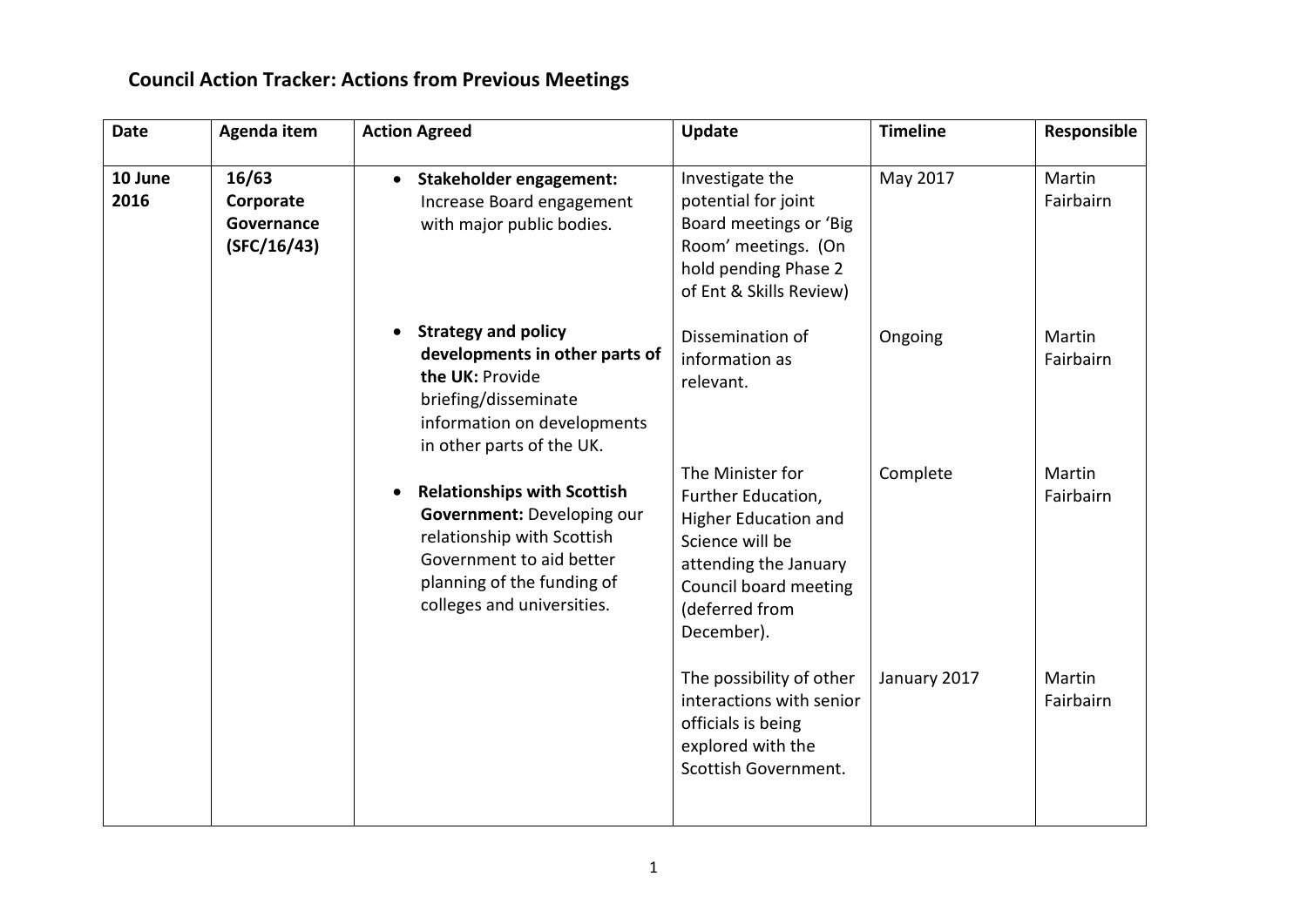| <b>Date</b>             | Agenda item                                                                                                                            | <b>Action Agreed</b>                                                                                                                                                                                          | <b>Update</b>                                                                                                                                                                                                                                                                                                             | <b>Timeline</b> | Responsible        |
|-------------------------|----------------------------------------------------------------------------------------------------------------------------------------|---------------------------------------------------------------------------------------------------------------------------------------------------------------------------------------------------------------|---------------------------------------------------------------------------------------------------------------------------------------------------------------------------------------------------------------------------------------------------------------------------------------------------------------------------|-----------------|--------------------|
| 26 August<br>2016       | 16/82 Teaching<br><b>Excellence</b><br><b>Framework</b><br>and the<br>Quality<br><b>Enhancement</b><br><b>Framework</b><br>(SFC/16/57) | The Council agreed to endorse SFC's<br>approach to the development of TEF<br>and QEF.                                                                                                                         | Council executive will<br>continue to consider<br>the impacts of TEF and<br>QEF and mitigate any<br>negative effects, where<br>possible. Updates will<br>be provided within the<br>Chief Executive's<br>reports and<br>Performance Reports.                                                                               | December 2017   | Michael<br>Cross   |
| 23<br>September<br>2016 | 16/98 Use of<br>delegated<br>authority<br>(SFC/16/77)                                                                                  | The Council agreed that the list of SFC's<br>long term funding commitments be<br>provided to a future Council meeting.                                                                                        | It was intended to<br>provide this<br>information to the<br>January meeting of the<br>Finance Committee.<br>However, because that<br>meeting is specifically<br>for considering the<br>indicative allocations,<br>the list of long-term<br>funding commitments<br>will be provided to the<br>Committee's next<br>meeting. | April 2017      | Lorna<br>MacDonald |
| 23<br>September<br>2016 | 16/103<br>Long-term<br>agenda<br>planning<br>(SFC/16/69)                                                                               | The Council agreed to add the following<br>to the long term agenda:<br>That a report on the progress of<br>$\bullet$<br>the Innovation Centre Review's<br>recommendations be added to<br>the May 2017 meeting | Both actions have been<br>added to the long-term<br>agenda and are being<br>progressed                                                                                                                                                                                                                                    | May 2017        | Stuart<br>Fancey   |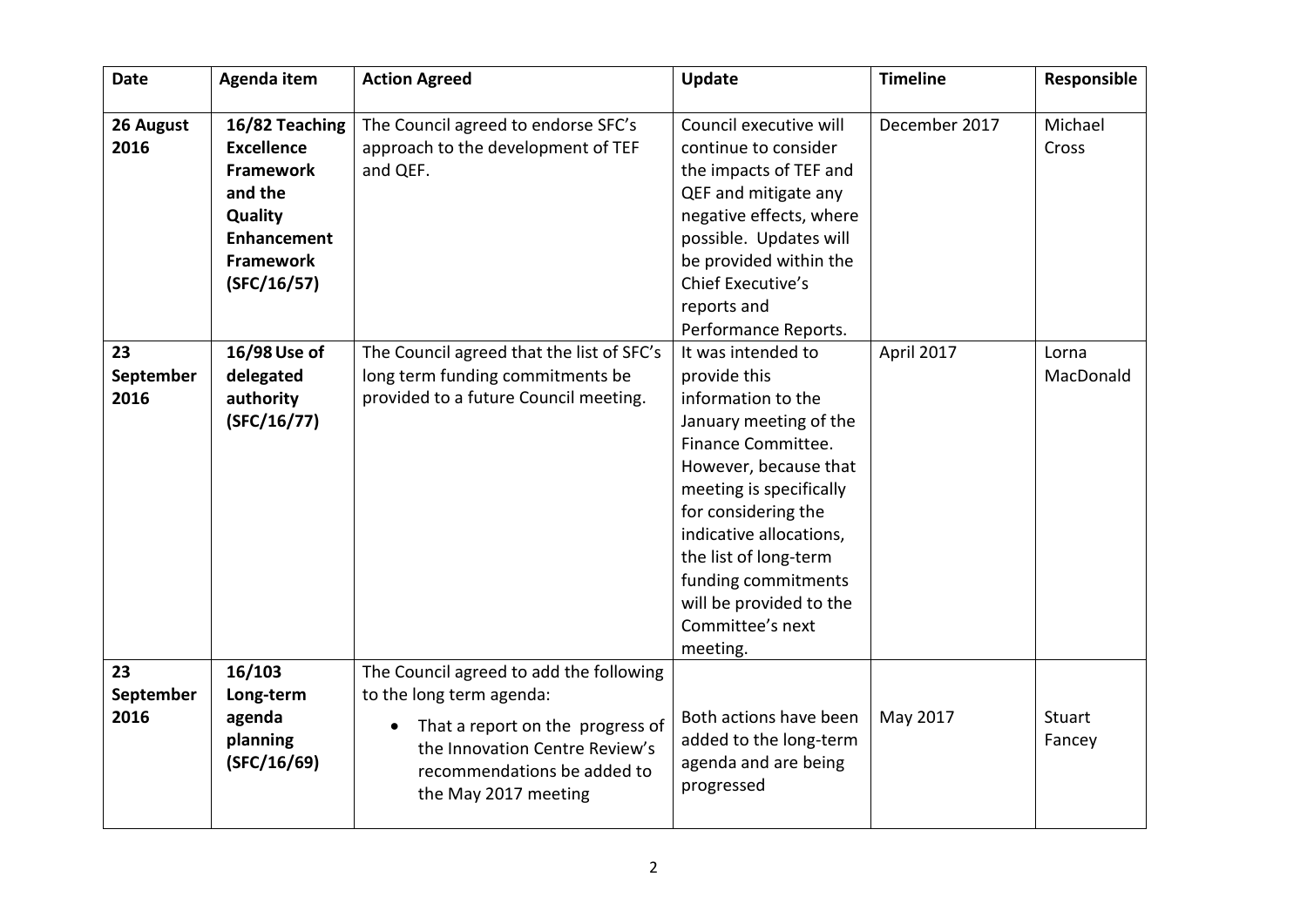| <b>Date</b>        | Agenda item                                                                                                     | <b>Action Agreed</b>                                                                                                                                                                                                                                                                                                                                                                                                                                                                                                                                                                                                           | <b>Update</b>                                                                                                                         | <b>Timeline</b>                                                                          | Responsible      |
|--------------------|-----------------------------------------------------------------------------------------------------------------|--------------------------------------------------------------------------------------------------------------------------------------------------------------------------------------------------------------------------------------------------------------------------------------------------------------------------------------------------------------------------------------------------------------------------------------------------------------------------------------------------------------------------------------------------------------------------------------------------------------------------------|---------------------------------------------------------------------------------------------------------------------------------------|------------------------------------------------------------------------------------------|------------------|
|                    |                                                                                                                 | That SDS be invited to provide<br>$\bullet$<br>the presentation on Skills and<br>Jobs that had been presented to<br>the Skills Committee to the<br>January 2017 Council Board<br>meeting.                                                                                                                                                                                                                                                                                                                                                                                                                                      | The Skills and Jobs<br>presentation will take<br>place at the March<br>2017 meeting.                                                  | Complete                                                                                 | Michael<br>Cross |
| 27 October<br>2016 | 16/118<br><b>International</b><br><b>Engagement</b><br>(SFC/16/86)                                              | The Council agreed that RKEC would<br>take forward the progression of the<br>strategy along the lines noted above.                                                                                                                                                                                                                                                                                                                                                                                                                                                                                                             | Ongoing: RKEC will<br>contribute further to<br>the developing strategy<br>in early 2017.                                              | May 2017                                                                                 | Stuart<br>Fancey |
| 27 October<br>2016 | <b>16/119 Future</b><br><b>Development</b><br>of the<br>Innovation<br><b>Centre</b><br>Programme<br>(SFC/16/87) | The Council agreed:<br>That regular updates be<br>$\bullet$<br>provided on Innovation Centres<br>to the Board, including any<br>funding recommendations<br>The proposed plan to engage<br>SFC in strategic dialogue with<br>the IC programme partners<br>regarding Professor Reid's<br>recommendations on a longer<br>term strategy for the<br>programme with firm proposals<br>being brought to the Board by<br>May 2017. Long term funding<br>for all ICs would be considered<br>in this context and in the<br>context of the outcome of the<br>spending review<br>The plan to establish, with<br>partners, whether there is | Ongoing:<br>SFC has begun the<br>dialogue with SE, HIE<br>and Scottish<br>Government on the<br>recommendations of<br>the Reid Review. | May 2017 and June<br>2017 for proposals<br>to Board on Reid<br>Review<br>recommendations | Stuart<br>Fancey |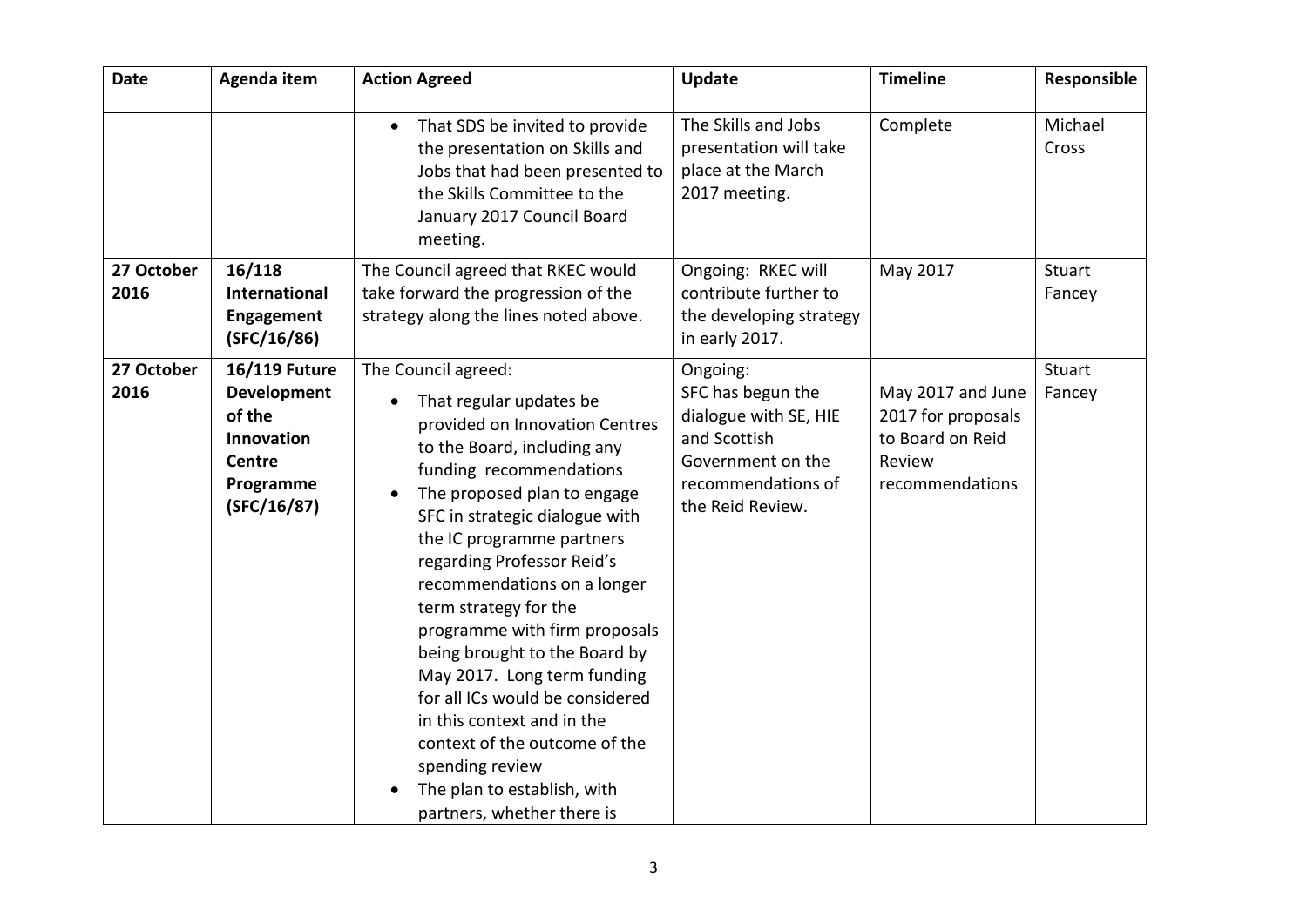| <b>Date</b>        | Agenda item                                                                                                             | <b>Action Agreed</b>                                                                                                                                                                                                                                                                                                                                                                                                                                                                                                                                                                                    | Update | <b>Timeline</b>                                                               | Responsible      |
|--------------------|-------------------------------------------------------------------------------------------------------------------------|---------------------------------------------------------------------------------------------------------------------------------------------------------------------------------------------------------------------------------------------------------------------------------------------------------------------------------------------------------------------------------------------------------------------------------------------------------------------------------------------------------------------------------------------------------------------------------------------------------|--------|-------------------------------------------------------------------------------|------------------|
|                    |                                                                                                                         | evidence of demand and need<br>for new ICs or changes to<br>existing ones and develop, with<br>guidance from RKEC, a joint<br>process if appropriate (by July<br>2017)<br>To delegate authority to the<br>CEO to approve, following<br>appropriate due-diligence, of<br>continuation of funding for DHI<br>[this is completed], CENSIS,<br>SMS-IC, and IBioIC as a priority.<br>This approval would be<br>considered in co-operation with<br>other funding partners and<br>subject to affordability<br>To the plans set out in the paper<br>for implementing Professor<br>Reid's other recommendations. |        |                                                                               |                  |
| 27 October<br>2016 | 16/120<br><b>Consultation</b><br>on a future<br><b>Research</b><br><b>Excellence</b><br><b>Framework</b><br>(SFC/16/88) | The Council agreed:<br>That following analysis of the<br>consultation responses<br>proposals for SFC's participation<br>in the next REF exercise will be<br>brought to a future meeting of<br>Council in 2017.                                                                                                                                                                                                                                                                                                                                                                                          |        | June 2017 for SFC<br>Board's REF2021<br>participation and<br>funding decision | Stuart<br>Fancey |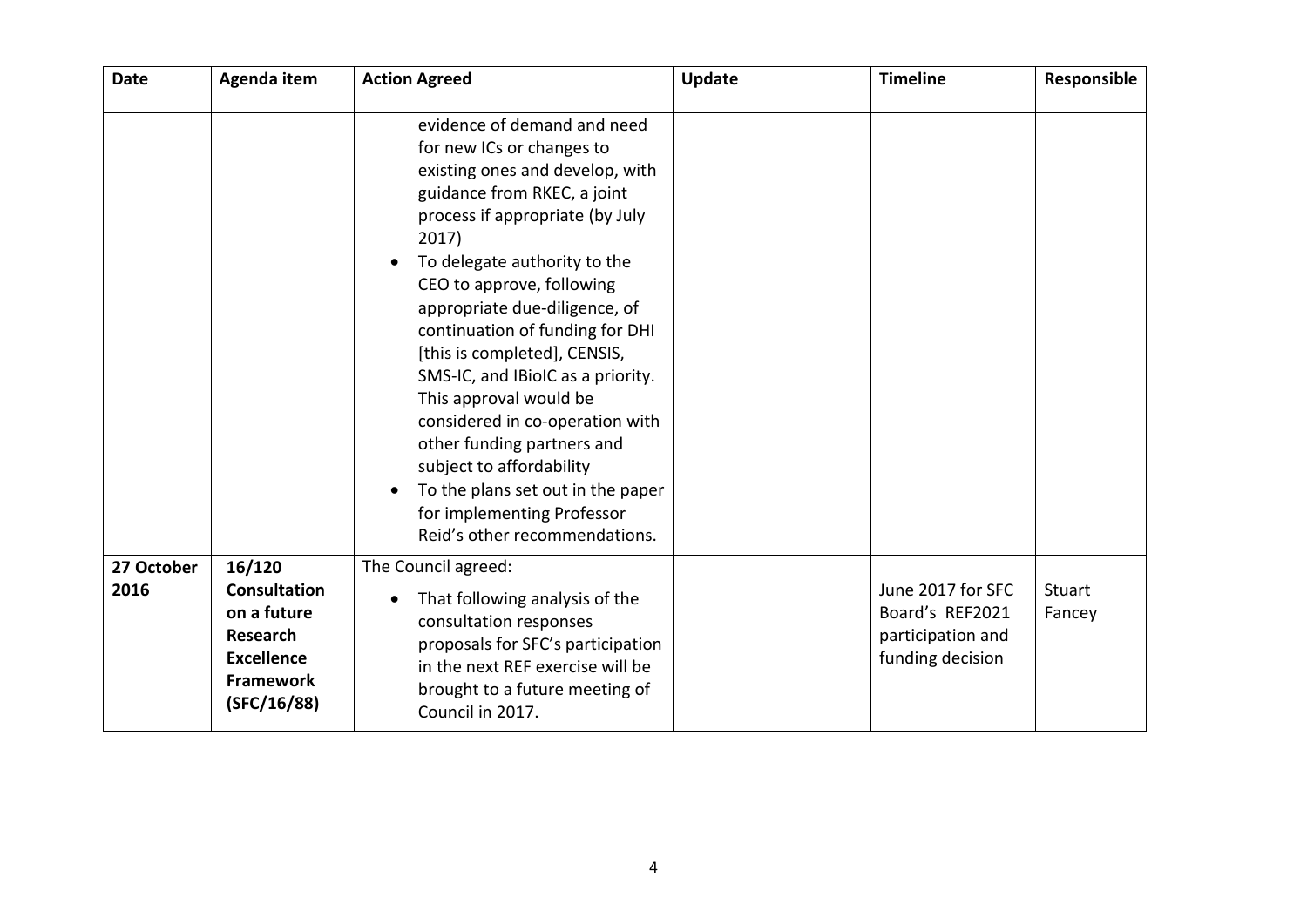| <b>Date</b>                   | Agenda item                                                                                                                                | <b>Action Agreed</b>                                                                                                                                                                                                                                                                                                                                                                                                                | <b>Update</b>                                                                                            | <b>Timeline</b>                                                                  | Responsible                                                    |
|-------------------------------|--------------------------------------------------------------------------------------------------------------------------------------------|-------------------------------------------------------------------------------------------------------------------------------------------------------------------------------------------------------------------------------------------------------------------------------------------------------------------------------------------------------------------------------------------------------------------------------------|----------------------------------------------------------------------------------------------------------|----------------------------------------------------------------------------------|----------------------------------------------------------------|
| 27 October<br>2016            | 16/121 SFC's<br>role and<br>responsibilities<br>with regard to<br>governance in<br>the college and<br>university<br>sectors<br>(SFC/16/89) | $] \times 1$ paragraph                                                                                                                                                                                                                                                                                                                                                                                                              | $] \times 1$ paragraph                                                                                   | $\vert x1 \rangle$<br>paragraph                                                  | $\vert x \vert$<br>paragraph                                   |
| 16<br><b>December</b><br>2016 | 16/135 Long-<br>term agenda<br>planning<br>(SFC/16/98)                                                                                     | The Council agreed that the following<br>items would be added to the long term<br>agenda:<br>Enterprise and Skills Review to<br>$\bullet$<br>every meeting until its<br>conclusion<br>A strategic item on teaching and<br>learning, including the new<br>college sector quality<br>arrangements, to a future<br>meeting<br>The Minister for Further<br><b>Education, Higher Education</b><br>and Science visit, to January<br>2017. | These items have been<br>added to the long term<br>agenda<br>Brought forward from<br>September to August | Ongoing (till<br>Review conclusion)<br>August 2017<br>January 2017<br>(Complete) | Martin<br>Fairbairn<br>Michael<br>Cross<br>Martin<br>Fairbairn |
| 16<br><b>December</b><br>2016 | 16/136 SFC's<br>Performance<br>Report<br>(SFC/16/99)                                                                                       | $\left] \times 1 \right.$ paragraph                                                                                                                                                                                                                                                                                                                                                                                                 | $] \times 2$ paragraphs                                                                                  | $1 \times 2$<br>paragraphs                                                       | $\sqrt{2}$<br>paragraphs                                       |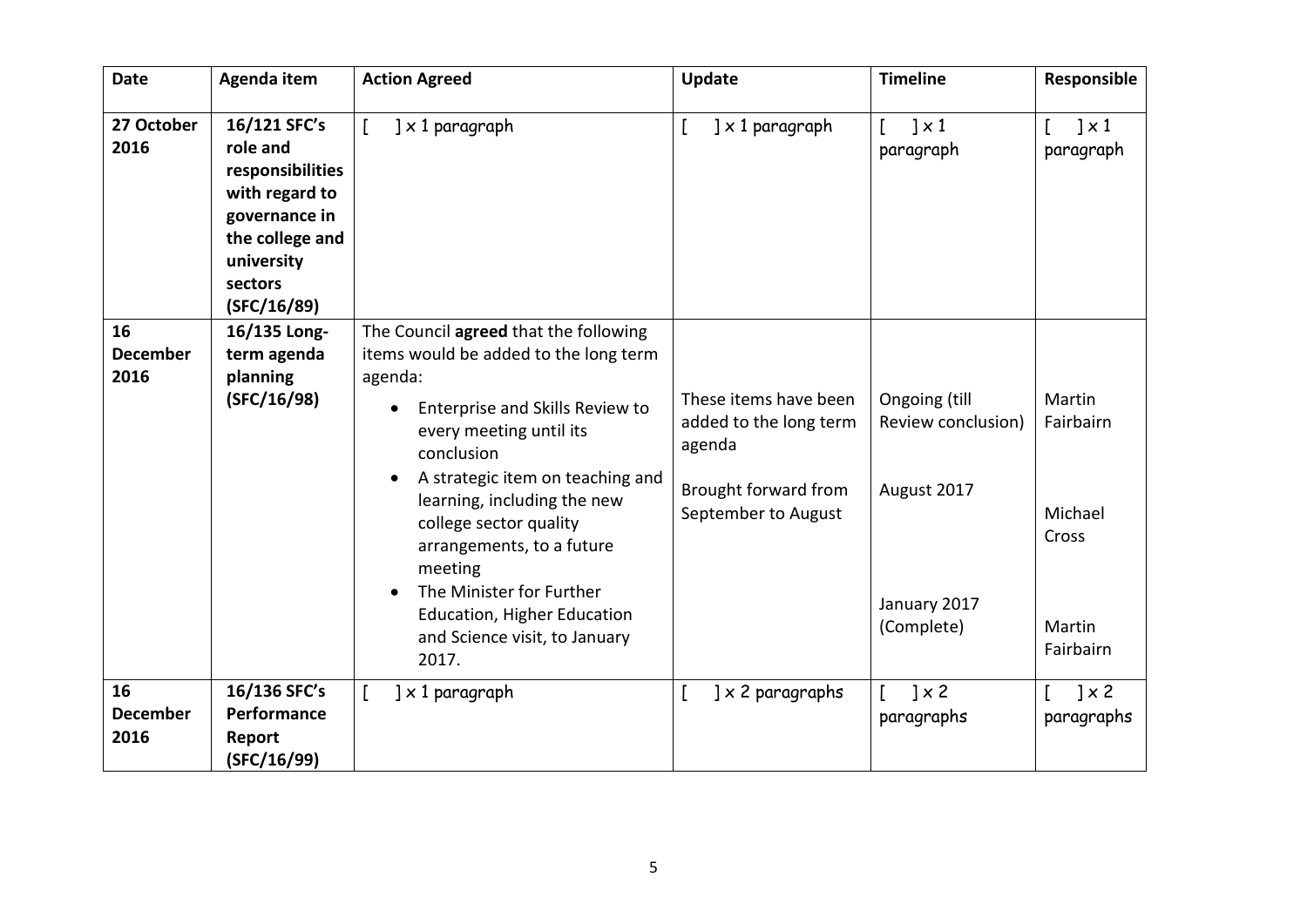| <b>Date</b>                   | Agenda item                                                                                                                        | <b>Action Agreed</b>                                                                                                                                                                                                                                                                                                                    | <b>Update</b>                                                                                | <b>Timeline</b>            | Responsible                          |
|-------------------------------|------------------------------------------------------------------------------------------------------------------------------------|-----------------------------------------------------------------------------------------------------------------------------------------------------------------------------------------------------------------------------------------------------------------------------------------------------------------------------------------|----------------------------------------------------------------------------------------------|----------------------------|--------------------------------------|
| 16<br><b>December</b><br>2016 | <b>16/142 College</b><br>Innovation<br>(SFC/16/103)                                                                                | The Council agreed that, following<br>consideration by the Research and<br>Knowledge Exchange Committee and<br>the Skills Committee, an update on<br>activity and progress in college<br>innovation be brought to the<br>November 2017 Council meeting.                                                                                 | This item is on the long<br>term agenda for<br>November 2017.                                | November 2017              | Stuart<br>Fancey                     |
| 16<br><b>December</b><br>2016 | 16/143<br><b>Innovation</b><br>support for the<br>creative<br>industries<br>(SFC/16/104)                                           | The Council agreed to:<br>Support the proposed programme<br>$\bullet$<br>of work with the allocation of up<br>to £175,000 in FY2016-17 from<br>Scottish Government ring-fenced<br>funds<br>Provide Clive Gillman with<br>introductions to the Scottish<br>Drama Training Network, Creative<br>Loop and international network<br>bodies. | Procurement is<br>complete and work has<br>begun to progress this<br>programme.<br>Complete. | Complete<br>Complete       | Stuart<br>Fancey<br>Stuart<br>Fancey |
| 16<br><b>December</b><br>2016 | 16/145<br>Glasgow<br>Colleges'<br><b>Regional</b><br><b>Board: fully</b><br>operational<br>fundable body<br>status<br>(SFC/16/106) | $] \times 1$ paragraph<br>L                                                                                                                                                                                                                                                                                                             | $] \times 2$ paragraphs                                                                      | $] \times 2$<br>paragraphs | $] \times 2$<br>paragraphs           |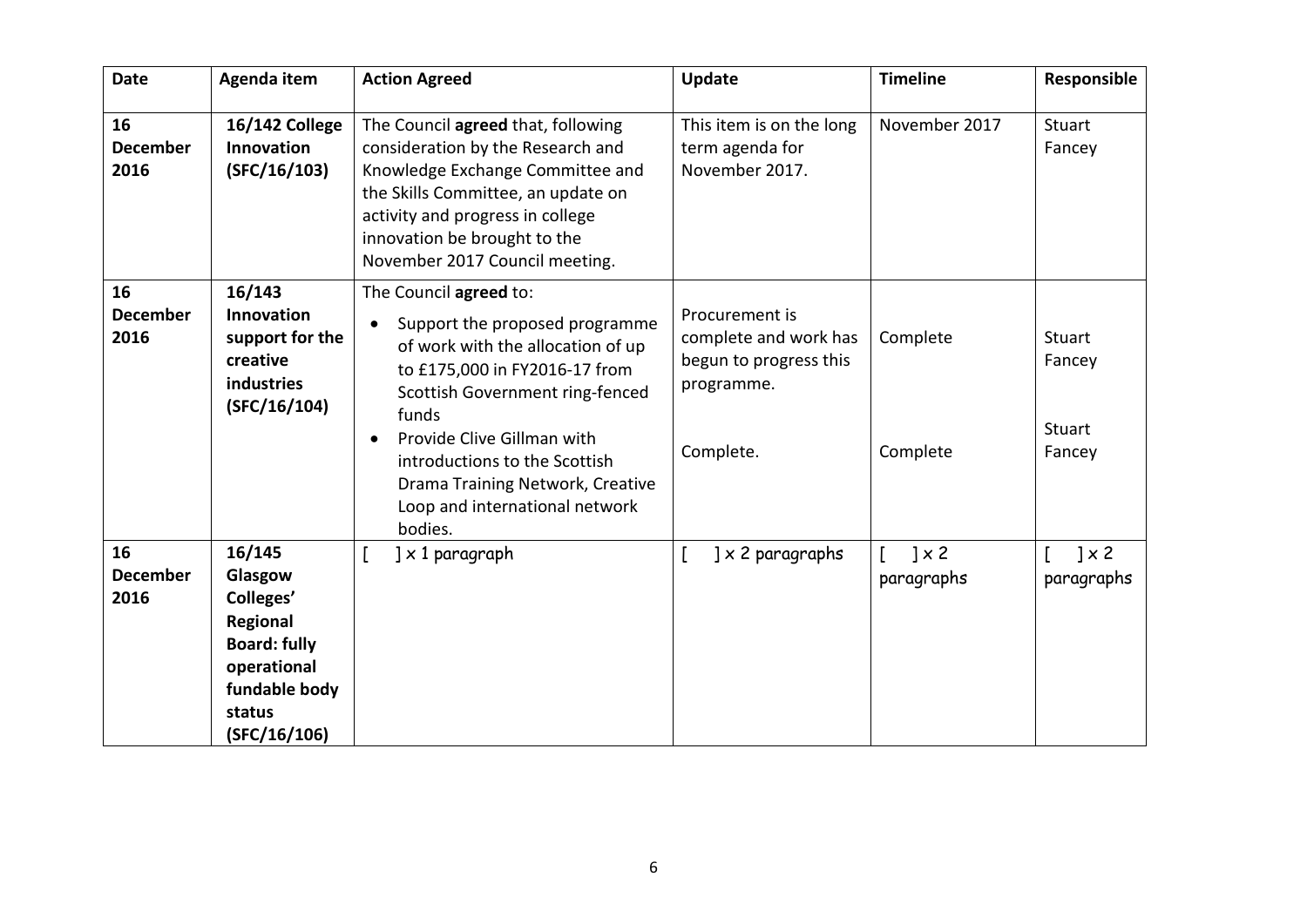| <b>Date</b>                   | Agenda item                                                                          | <b>Action Agreed</b>                                                                                                                                                                                                                                                                                                 | <b>Update</b>                                                                                                                            | <b>Timeline</b>       | Responsible                          |
|-------------------------------|--------------------------------------------------------------------------------------|----------------------------------------------------------------------------------------------------------------------------------------------------------------------------------------------------------------------------------------------------------------------------------------------------------------------|------------------------------------------------------------------------------------------------------------------------------------------|-----------------------|--------------------------------------|
| 16<br><b>December</b><br>2016 | <b>16/148 Access</b><br>and Inclusion<br><b>Committee</b><br>minutes<br>(SFC/16/109) | The Council agreed that:<br>The new Commissioner for Fair<br>Access be invited to the next<br><b>Access and Inclusion Committee</b><br>meeting<br>The Access and Inclusion<br>Committee minutes be<br>discussed at every Council<br>meeting.                                                                         | The new Commissioner<br>for Fair Access<br>attended the February<br>2017 Access and<br><b>Inclusion Committee</b><br>meeting.<br>Agreed. | Complete<br>Complete  | Michael<br>Cross<br>Michael<br>Cross |
| 27 January<br>2017            | 17/07 Long-<br>term agenda<br>planning<br>(SFC/17/03)                                | The Council agreed that the following<br>items would be added to the long<br>term agenda:<br>A paper for the March 2017<br>meeting covering the Audit<br>Scotland reports and relevant<br>Parliamentary Committees'<br>debates, providing information<br>on the actions being taken to<br>respond to recommendations | This item is covered in<br>paper SFC/17/24 which<br>is on the agenda for the<br>March 2017 Council<br>meeting.                           | Complete              | Martin<br>Fairbairn                  |
|                               |                                                                                      | Consideration be given to<br>٠<br>bringing forward the Teaching<br>and Learning item for the<br>September 2017 meeting if<br>possible<br>An update on college                                                                                                                                                        | The Teaching and<br>Learning item has been<br>brought forward to<br>August 2017.<br>An update on college                                 | Complete<br>June 2017 | Martin<br>Fairbairn<br>Stuart        |
|                               |                                                                                      | innovation be included in the<br>update on research for the June<br>2017 meeting.                                                                                                                                                                                                                                    | innovation will be<br>included in the June<br>2017 research paper.                                                                       |                       | Fancey                               |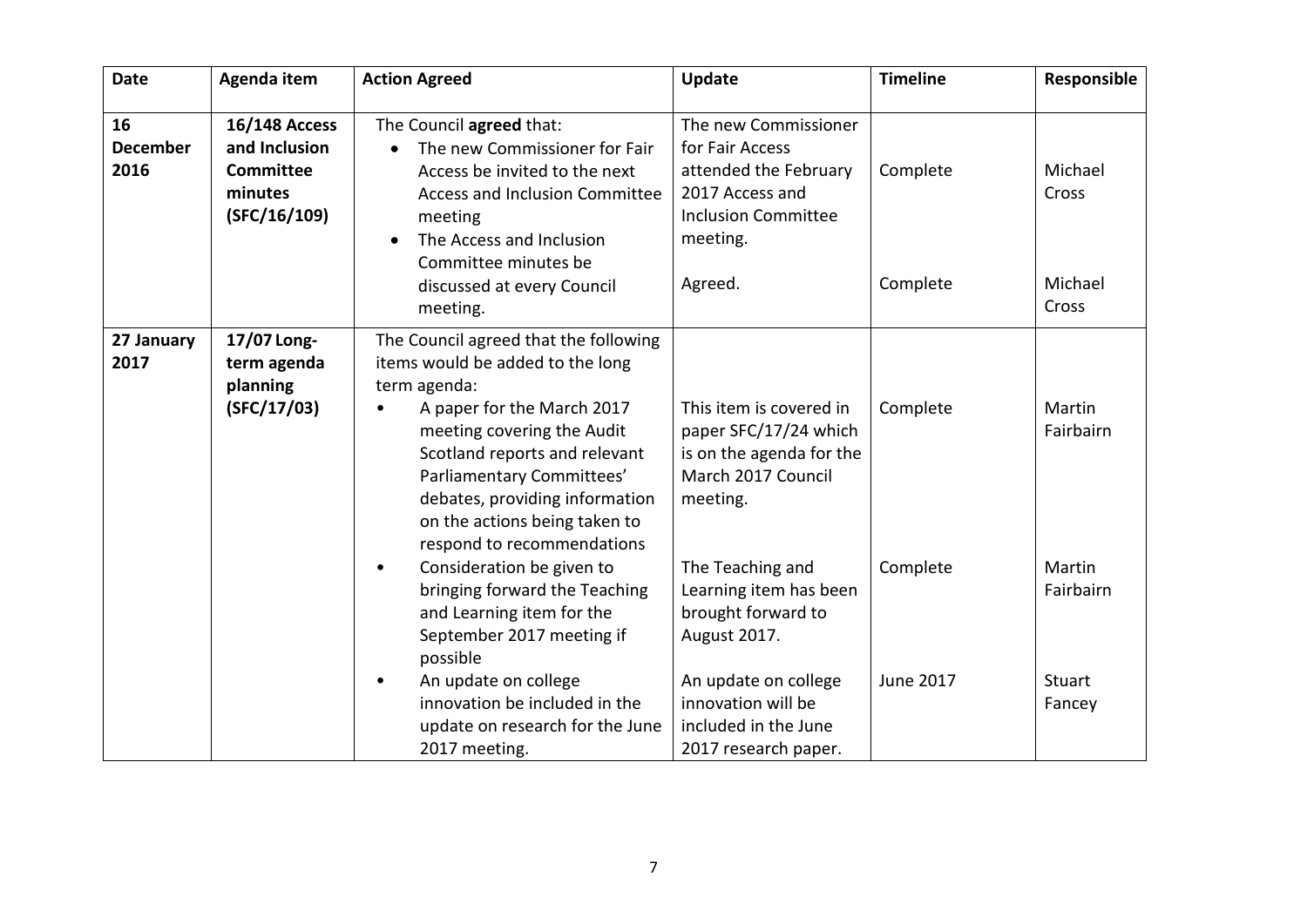| <b>Date</b>        | Agenda item                                                                                                                            | <b>Action Agreed</b>                                                                                                                                   | <b>Update</b>                                                                | <b>Timeline</b>                        | Responsible                            |
|--------------------|----------------------------------------------------------------------------------------------------------------------------------------|--------------------------------------------------------------------------------------------------------------------------------------------------------|------------------------------------------------------------------------------|----------------------------------------|----------------------------------------|
| 27 January<br>2017 | 17/09 Chief<br><b>Executive's</b><br>report<br>(SFC/17/05)                                                                             | The Council agreed the revised remit<br>for the Access and Inclusion<br>Committee.                                                                     | SFC's web page has<br>been updated with this<br>change.                      | Complete                               | Martin<br>Fairbairn                    |
| 27 January<br>2017 | 17/11 College<br>indicative<br><b>Outcome</b><br><b>Agreement</b><br>funding<br>allocations for<br>2017-18<br>(SFC/17/07)              | $] \times 1$ paragraph                                                                                                                                 | $] \times 1$ paragraph<br>L                                                  | $\left] \times 1 \right]$<br>paragraph | $\left] \times 1 \right]$<br>paragraph |
| 27 January<br>2017 | 17/12<br><b>University</b><br>indicative<br><b>Outcome</b><br><b>Agreement</b><br>funding<br>allocations for<br>2017-18<br>(SFC/17/08) | $] \times 1$ paragraph                                                                                                                                 | $\mathfrak l$<br>$] \times 1$ paragraph                                      | $\vert \times 1 \vert$<br>paragraph    | $\sqrt{1 \times 1}$<br>paragraph       |
| 27 January<br>2017 | 17/13 SFC<br>corporate<br>governance<br>matters (Oral)                                                                                 | $] \times 2$ paragraphs                                                                                                                                | $\mathfrak l$<br>$] \times 2$ paragraphs                                     | $1 \times 2$<br>paragraphs             | $\sqrt{2}$<br>paragraphs               |
| 27 January<br>2017 | 17/17 SFC's<br><b>Framework</b><br><b>Document</b><br>with Scottish<br>Government<br>(SFC/17/11)                                       | The Council agreed to delegate<br>authority to the Chair and Chief<br>Executive to agree and finalise the<br>document with the Scottish<br>Government. | The final draft is now<br>being considered by<br>the Scottish<br>Government. | March 2017                             | Martin<br>Fairbairn                    |